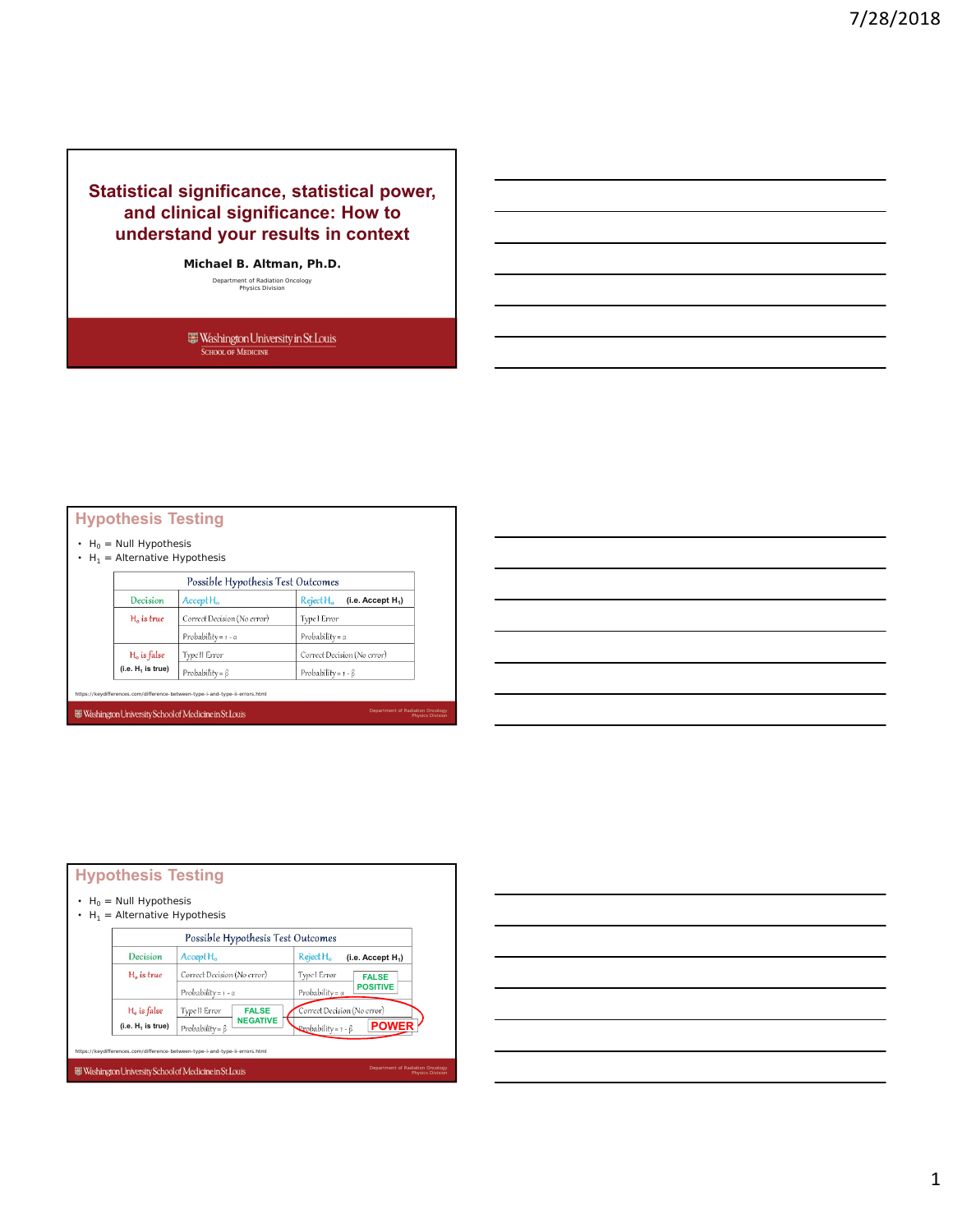







- $\alpha$  = Type I error probability = "false positive rate"
- Probability of getting one or more false positives
- Typically, we determine statistical significance by setting a certain threshold of acceptable  $\alpha$ , the p-value (i.e.  $\alpha = p$ )
- Common p (hence  $\alpha$ ) values: 0.05, 0.01, etc.
- Multiple simultaneous statistical comparisons: A given assigned p-value only applies to each individual test  $\rightarrow$  does not apply to all tests together even if the p-values are the same for every test

Department of Radiation Oncology Physics Division

 $\hbox{\small \textbf{W}\normalsize$ } \hbox{\small \textbf{W}\normalsize$ } \hbox{\small \textbf{W}\normalsize$ } \hbox{\small \textbf{M}\normalsize$ } \hbox{\small \textbf{M}\normalsize$ } \hbox{\small \textbf{M}\normalsize$ } \hbox{\small \textbf{M}\normalsize$ } \hbox{\small \textbf{M}\normalsize$ } \hbox{\small \textbf{M}\normalsize$ } \hbox{\small \textbf{M}\normalsize$ } \hbox{\small \textbf{M}\normalsize$ } \hbox{\small \textbf{M}\normalsize$ } \hbox{\small \textbf{M}\normalsize$ } \hbox{\small \textbf{M}\norm$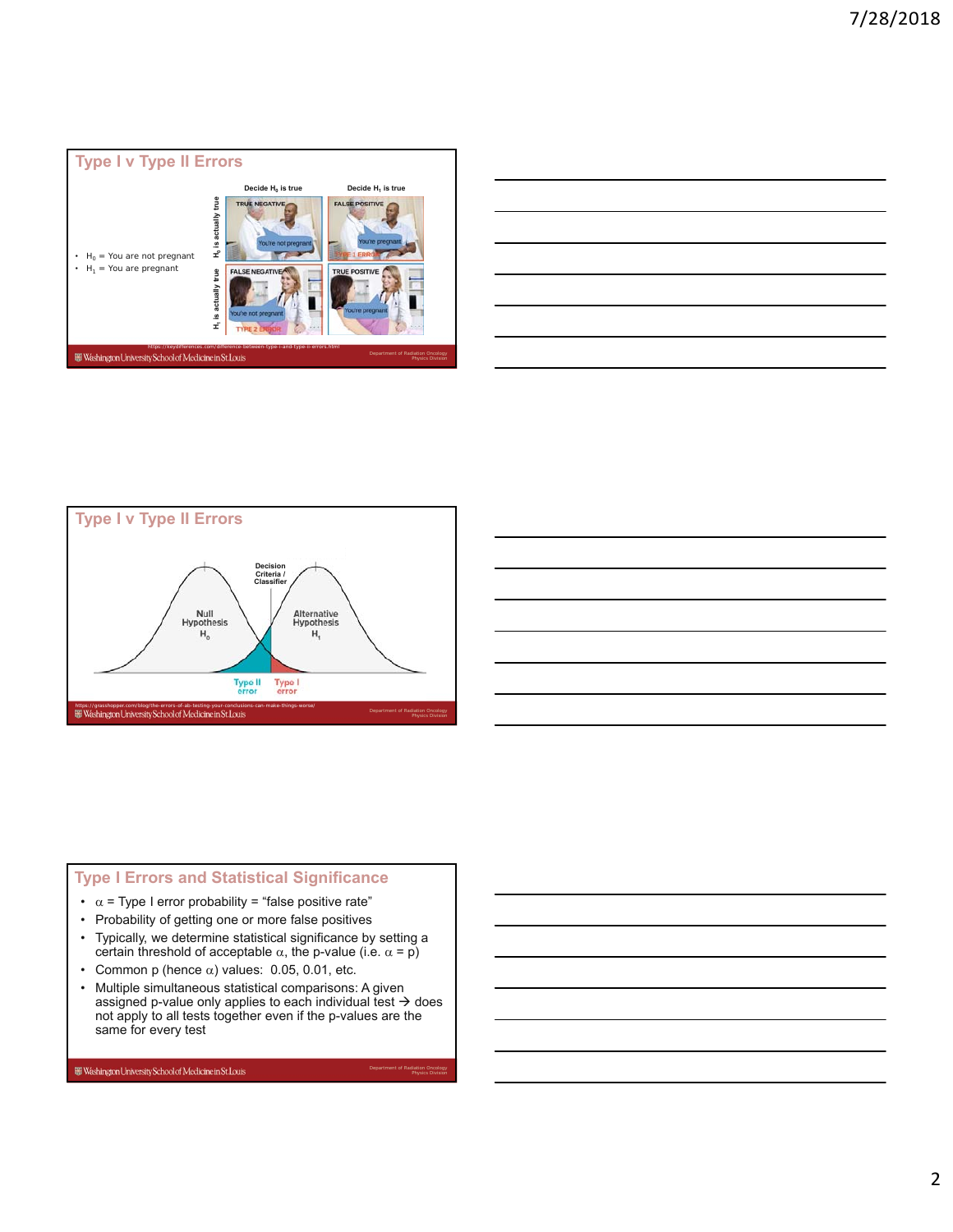### **Radiomics**

- Multiple comparisons is an integral part of radiomics studies.
- Radiomics: "High throughput extraction of quantitative imaging features from medical images with the intent of mining predictive or prognostic associations between outcomes and medical images" (Paraphrased from Kumar et al., MRI, 2012).
- Statistical comparisons of multiple features (large p), using univariate statistical tests (ex: t-tests) from some number of images, n (where n<<p in some cases).



Department of Radiation Oncology Physics Division

Department of Radiation Oncology Physics Division

#### Washington University School of Medicine in St. Louis

### **Family Wise Error Rate (FWER)**

• For m independent comparisons, the multiple comparison Type-I error (false positive) rate is given by the Family Wise Error-Rate:

 $\overline{\alpha}=1-\left(1-\alpha_{per\ comparison}\right)^m$ 

- So as m increases, the FWER (total false positive rate) increases.
- Example: If you do a study with 15 independent features and evaluate each one at  $p = 0.05$ :

 $\bar{\alpha} = 1 - (1 - 0.05)^{15} = 0.537$ 

• On average, 53.7% of null (truly non-significant) features will be called significant instead of 5%!

Washington University School of Medicine in St. Louis

### **Bonferroni Correction**

• Bonferroni correction: The most common correction to the FWER

 $\alpha_{per \, comparison} = \alpha/m$ 

- Earlier example (m=15): Each  $\alpha$  = 0.05/15 = 0.0033
- Very conservative approach
- Best when you really only expect very few true positive (significant) features
- Greatly increases the probability of Type II (false negative) errors  $\rightarrow$ can diminish power of study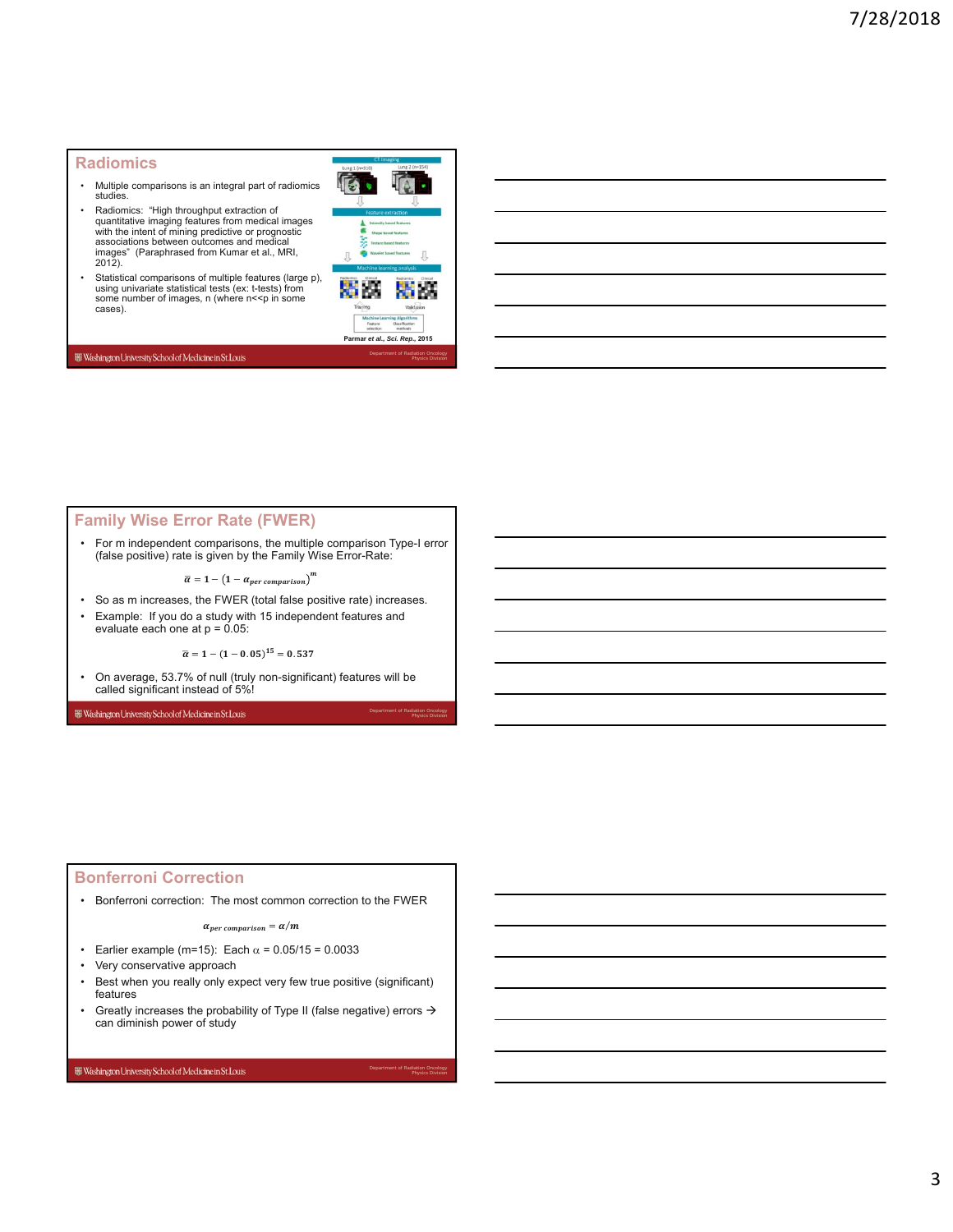

| $\overline{\phantom{a}}$ |                                                                                                                       |  | the control of the control of the |
|--------------------------|-----------------------------------------------------------------------------------------------------------------------|--|-----------------------------------|
|                          |                                                                                                                       |  |                                   |
|                          |                                                                                                                       |  |                                   |
|                          |                                                                                                                       |  |                                   |
|                          | <u> 1989 - Johann Stoff, deutscher Stoff, der Stoff, der Stoff, der Stoff, der Stoff, der Stoff, der Stoff, der S</u> |  | and the control of the con-       |
|                          |                                                                                                                       |  |                                   |

### **Alternative Methods**

- Pick a primary comparison and make all others secondary
- Likely impractical, inapplicable, or both for radiomics studies
- Alternative FWER corrections
	- Sidak Correction
	- Hochberg's Step-Up Procedure
	- O'Brien's Global Test
	- Many others
- False discovery rate (FDR)-based methods
- FDR = # False Positives / # Total Significant Features Ex: q value (Storey and Tibshirani, PNAS, 2003)
- 
- Controlling FDR controls the percentage of features called significant that truly are not 5% FDR rage means that among all features called significant, 5% of these are actually

Department of Radiation Oncology Physics Division

Department of Radiation Oncology Physics Division

not.

Washington University School of Medicine in St. Louis

### **Are Multiple Comparison Corrections Necessary?**

- Example study: Bennett *et al.* Neuroimage, 2009.
- EPI images of single subjects brain while being subjected to visual stimuli.
- Images analyzed for regions of brain with significant BOLD signal changes during stimuli photos relative to rest.
- Several active voxels observed in a cluster located within the brain.
	- Statistics uncorrected for multiple comparisons showed activated cluster size was significant at  $p = 0.0001$  level.
	- Both Hochberg correction and setting FDR at 0.05 showed no significant voxels in dataset.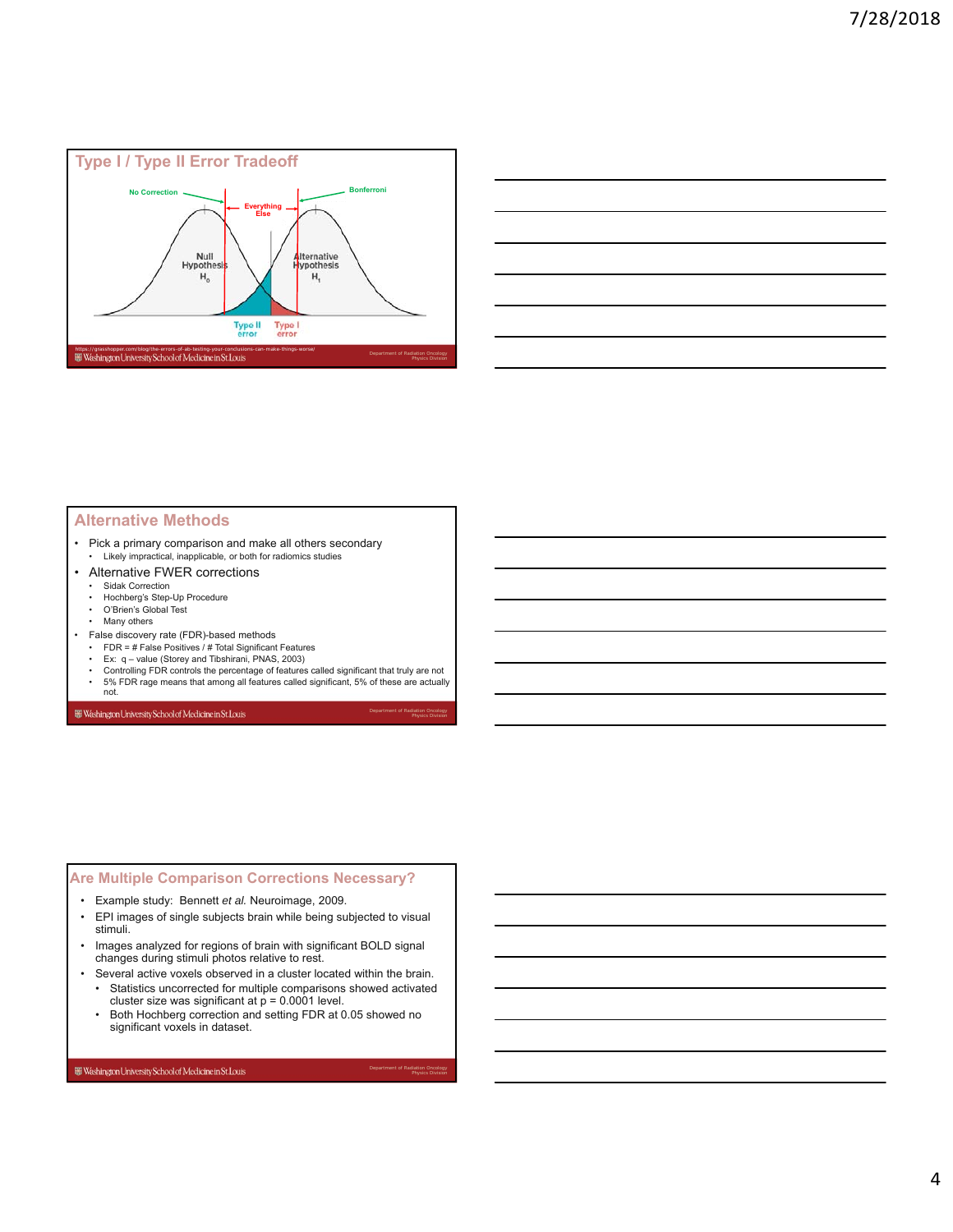

### **Power**

- Power = 1- $\beta \rightarrow A$ s power  $\uparrow$ , probability of making at Type II error (i.e. b)  $\downarrow$
- A typical desired power is 0.8
- This means 80% chance that a feature called significant is actually significant (true positive rate)
- Increasing power typically comes at the expense of increasing Type I error rate.
- Power decreasing to 0.5 (or worse) means a test's ability to discriminate between false and true values is at or worse than random chance.

#### Washington University School of Medicine in St. Louis

## **Factors Affecting Power**

- In general, power impacted by the pvalue used (decision threshold), sample size, magnitude of the effect
- For radiomics studies, additionally: feature selection method, classification method, # of selected features (Parmar *et al. Sci. Rep.* 2015).
- Parmar *et al.* study: compared 14 feature selection and 12 classification methods.
	- Five different feature numbers used per combination from 5-50 features (at 5 feature intervals)

Washington University School of Medicine in St. Louis



Department of Radiation Oncology Physics Division

Physics Division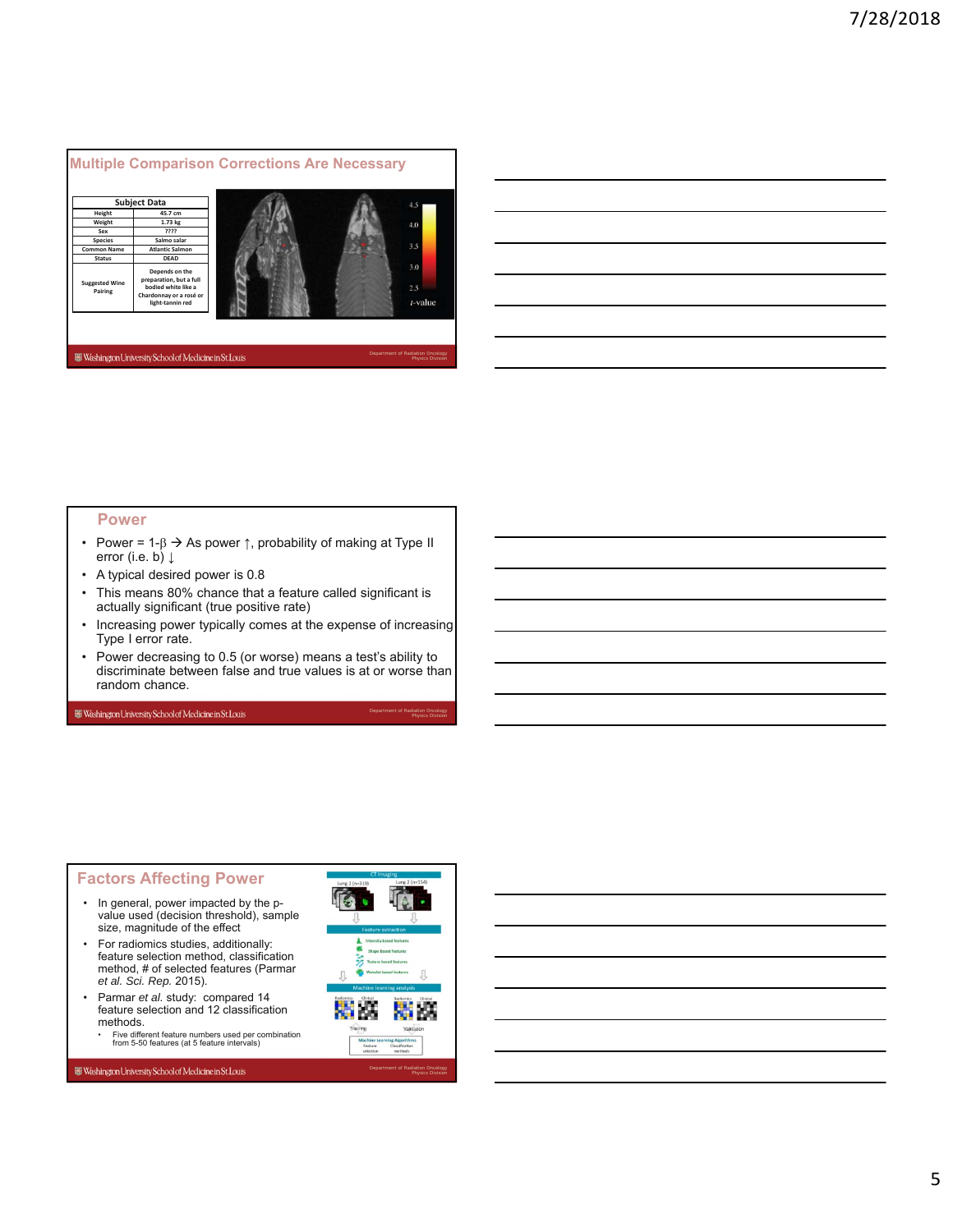## **Factors Affecting Power**

- 440 radiomics features extracted from CT images of 464 NSCLC patients.
- Attempted to find features that could predict overall survival
- Average ROC AUC used as metric for predictive performance (i.e. power)
- Large variance in predictive power across combinations of classification methods and feature selection methods.



Physics Division

Department of Radiation Oncology Physics Division

Washington University School of Medicine in St. Louis

### **Variance**

- Variability in the outcome of the study i.e. "stability" of the results across multiple samples
- Relates to standard deviation for continuous variables
- Parmar et al:
	- N/2 subsampling of training cases repeated 100 times using a boostrap approach
	- Repeated approach for each feature selection method; for classifiers used Wilcoxon feature selection method will all classifiers.
	- Relative standard deviation (RSD) of AUC used as variance benchmark.
	- Multifactor ANOVA used to quantify variation due to each factor / interaction

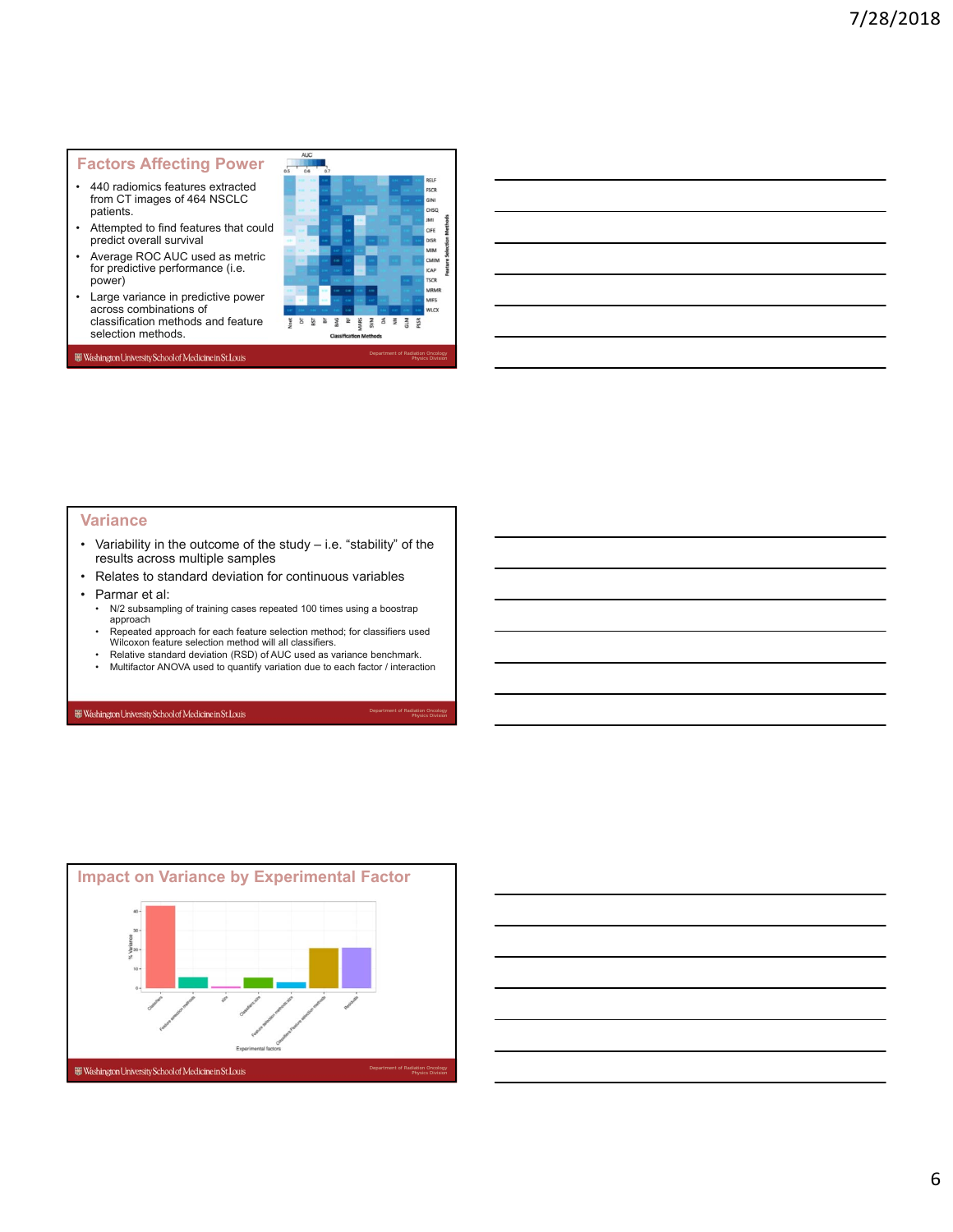## **Trends Toward Significance**

- Verbiage in the literature: (barely) not statistically significant (p=0.052); a barely detectable statistically significant difference (p=0.073); a borderline significant trend (p=0.09); a certain trend toward significance (p=0.08); a clear tendency to significance ( $p=0.052$ ); a distinct trend toward significance ( $p=0.07$ ); a favorable trend (p=0.09); a favourable statistical trend (p=0.09); a little significant (p<0.1) … among many others.
- There is no 'trend to significance' in any direction, and nowhere for the trend to be 'towards'.

Department of Radiation Oncology Physics Division

Department of Radiation Oncology Physics Division

Department of Radiation Oncology Physics Division

• Think of it as pregnancy, you either are or your are not.

#### Washington University School of Medicine in St. Louis

## **Clinical Significance vs. Statistical Significance**

- Statistical significance is not clinical significance
- Clinical significance: Differences representing something that is relevant to a level of significantly impacting patient care.
- Example drawn from JCO 2001 (anonymous)
	- Health status questionnaire (HSQ) before / after scores on 1300 patients • All p-values <0.0001
	- Conclusion: all domains of QOL were statistically significantly different across treatment groups
	- Problem: 1300 patients provides 80% power to detect a change of 1 unit on 0-100 point scale

Washington University School of Medicine in St. Louis

## **Clinical Significance vs. Statistical Significance**

• EORT QLA‐LC13: Clinical trial assessing change in QOL for lung cancer patients before and during TX using QOL questionaires and targeted modules

| Item     | $n = 537$ | $n = 346$ | <b>Effect Size</b> |
|----------|-----------|-----------|--------------------|
| Coughing | 46.2      | 44.3      | small              |
| Dyspnea  | 17.2      | 16.2      | small              |
| Pain     | 26.9      | 25.5      | small              |

• All p-values were statistically significant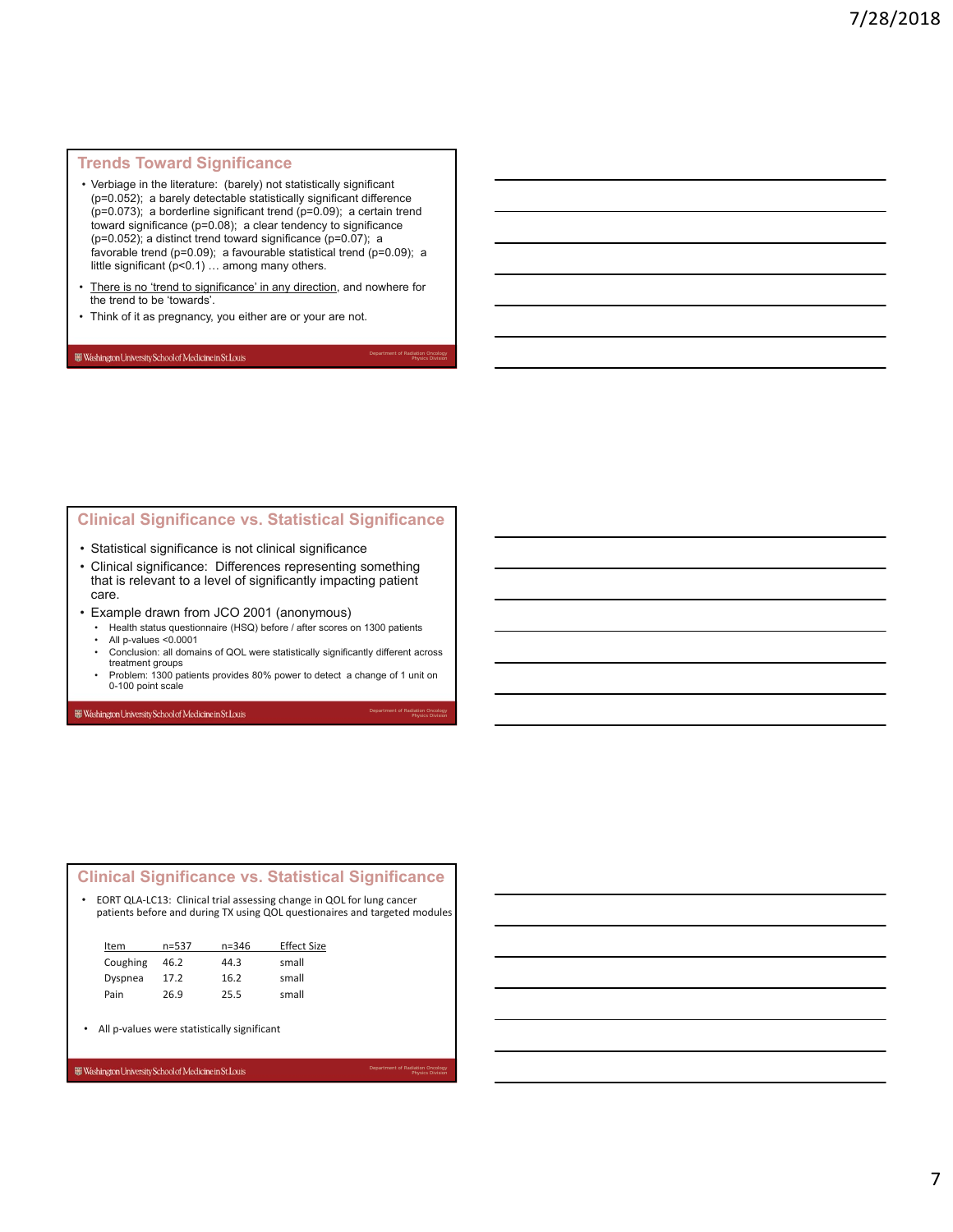## **Clinical Significance Approaches**

- Assessing clinical significance can be difficult and subjective
- Two Primary Method Classes:
	- 1. Anchor‐based methods requirements
		- Independent interpretable measure (the anchor) which has appreciable correlation between anchor and target
	- 2. Distribution‐based methods
		- Rely on expression of magnitude of effect in terms of measure of variability of results (effect size or ES)
	- Many version attempt to divide ES into different levels of magnitude: small, moderate, large

Department of Radiation Oncology Physics Division

Department of Radiation Oncology Physics Division

Washington University School of Medicine in St. Louis

|                                                                 | ES Indexes and Their Values for Small, Medium, and Large Effects<br>Fifeet size |       |         |       |               |
|-----------------------------------------------------------------|---------------------------------------------------------------------------------|-------|---------|-------|---------------|
| Test                                                            | <b>ES</b> index                                                                 | Small | Medium. | Large |               |
| 1. $m_a$ vs. $m_a$ for<br>independent<br>means                  | $d = \frac{m_a - m_B}{m}$                                                       | 20    | .50     | 30    |               |
| 2. Significance<br>of product-<br>moment r                      | r                                                                               | .10   | .30     | .50   |               |
| $3. ra$ vs. $ra$ for<br>independent<br>$\overline{\phantom{a}}$ | $q = z_A - z_B$ where $z =$ Fisher's z                                          | .10   | .30     | .50   | J Cohen, 1992 |
| $4. P - 5$ and<br>the sign test                                 | $g = P - 50$                                                                    | os    | .15     | .25   |               |
| 5. $P_a$ vs. $P_a$ for<br>independent<br>proportions            | $h - \phi_A - \phi_B$ where $\phi$ = arcsine<br>transformation                  | .20   | 50      | 30    |               |
| 6. Chi-square<br>for goodness<br>of fit and                     | $(P_{11}-P_{04})^2$                                                             | .10   | .30     | .50   |               |
| contingency<br>7. One-way<br>analysis of<br>variance            | $f=\frac{\sigma_{\rm ex}}{\sigma}$                                              | .10   | .25     | .40   |               |
| 8. Multiple and<br>multiple<br>partial<br>correlation           | $f^2 = \frac{R^2}{1 - R^2}$                                                     | 02    | .15     | 35    |               |

## **Four Guidelines from QOL studies**

- Sloan, Cella, Hays, JCE 2005:
- 1. The method used to obtain an estimate of clinical significance should be scientifically supportable.
- 2. ½ SD is a reasonable and scientifically supportable conservative estimate of ES that is likely to be clinically meaningful and can be used in the absence of other information.
- 3. ESs < ½ SD may be meaningful if they are supported by data regarding the specific characteristics of a particular assessment or application, may also be meaningful.
- 4. If feasible, multiple approaches to estimating a tool's clinically<br>meaningful effect size in multiple patient groups are helpful in<br>assessing the variability of the estimates. However, the lack of these<br>should not preem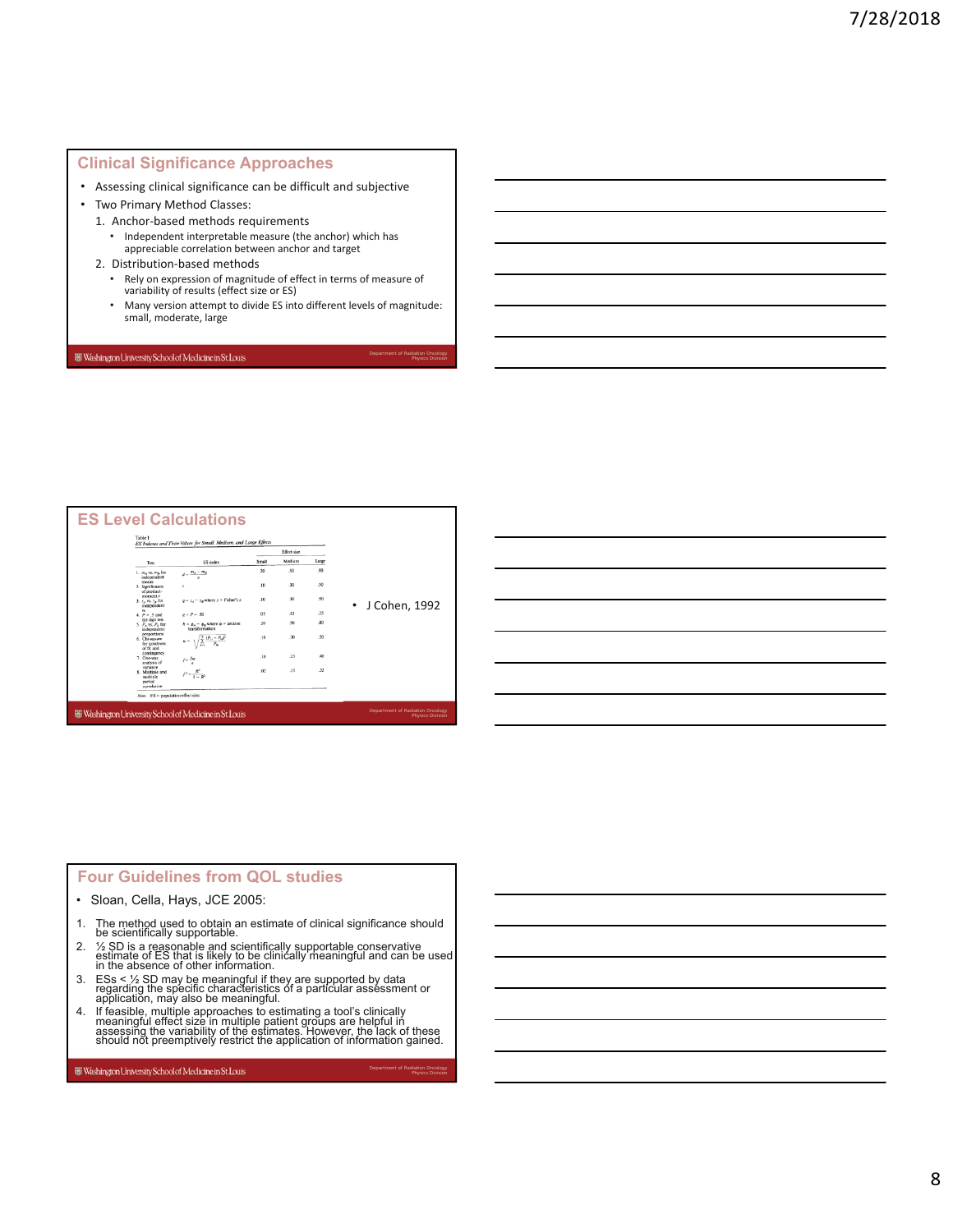## **Radiomics-(ish) Example Study**

- Altman et al. *Brachytherapy*, 2018
- Strut adjusted volume implant (SAVI) used for accelerated partial breast irradiation (APBI)
- Implant device  $\rightarrow$  "Day 0" CT  $\rightarrow$ Create TX plan
- CT 48-72 hours later  $\rightarrow$  Replan if necessary  $\rightarrow$  Treat
- Question: Can we use imaging-based features to predict which patients will need replanning from the Day 0 CT?



Department of Radiation Oncology Physics Division

Department of Radiation Oncology Physics Division

Washington University School of Medicine in St. Louis

### **Methods and Metrics**

#### • 62 consecutive patients, 36% requiring replans

| <b>Metric</b>                     | Definition                                                                                                                                                |               |  |
|-----------------------------------|-----------------------------------------------------------------------------------------------------------------------------------------------------------|---------------|--|
| Plan adapted                      | Yes or no: was treatment plan replanned using Verify CT?                                                                                                  | <b>Binary</b> |  |
| Applicator size                   | Use of which size SAVI applicator: 6-1 mini, 6-1, 8-1, or 10-1                                                                                            | Categorical   |  |
| Attending physician               | Which one of two attending physicians implanted the device and evaluated the need to replan<br>the DOI CT plan                                            | Binary        |  |
| Splayed struts                    | Yes or no: were any of the struts in the applicator splayed?                                                                                              | Binary        |  |
| Splay toward skin                 | Yes or no: was the direction of the splay in the applicator directed toward the skin                                                                      | Binary        |  |
| Absolute volume of air            | Absolute volume of air in the PTV EVAL                                                                                                                    | Continuous    |  |
| Percent volume of air             | Percent volume of air in the PTV_EVAL                                                                                                                     | Continuous    |  |
| Minimum distance to skin or ribs. | Minimum distance from any part of the applicator volume to the skin or ribs                                                                               | Continuous    |  |
| $(SAVI + I)/(SAVI + I - SKIN)$    | Ratio of volume of 1-cm thick shell around the applicator volume to that same shell cropped<br>from a margin of 0.5 cm from the outer surface of the skin | Continuous    |  |

• Evaluation: Fisher's exact test, Wilcoxon rank-sum, 2 tailed p-test for categorical, binary, and continuous variables, respectively.



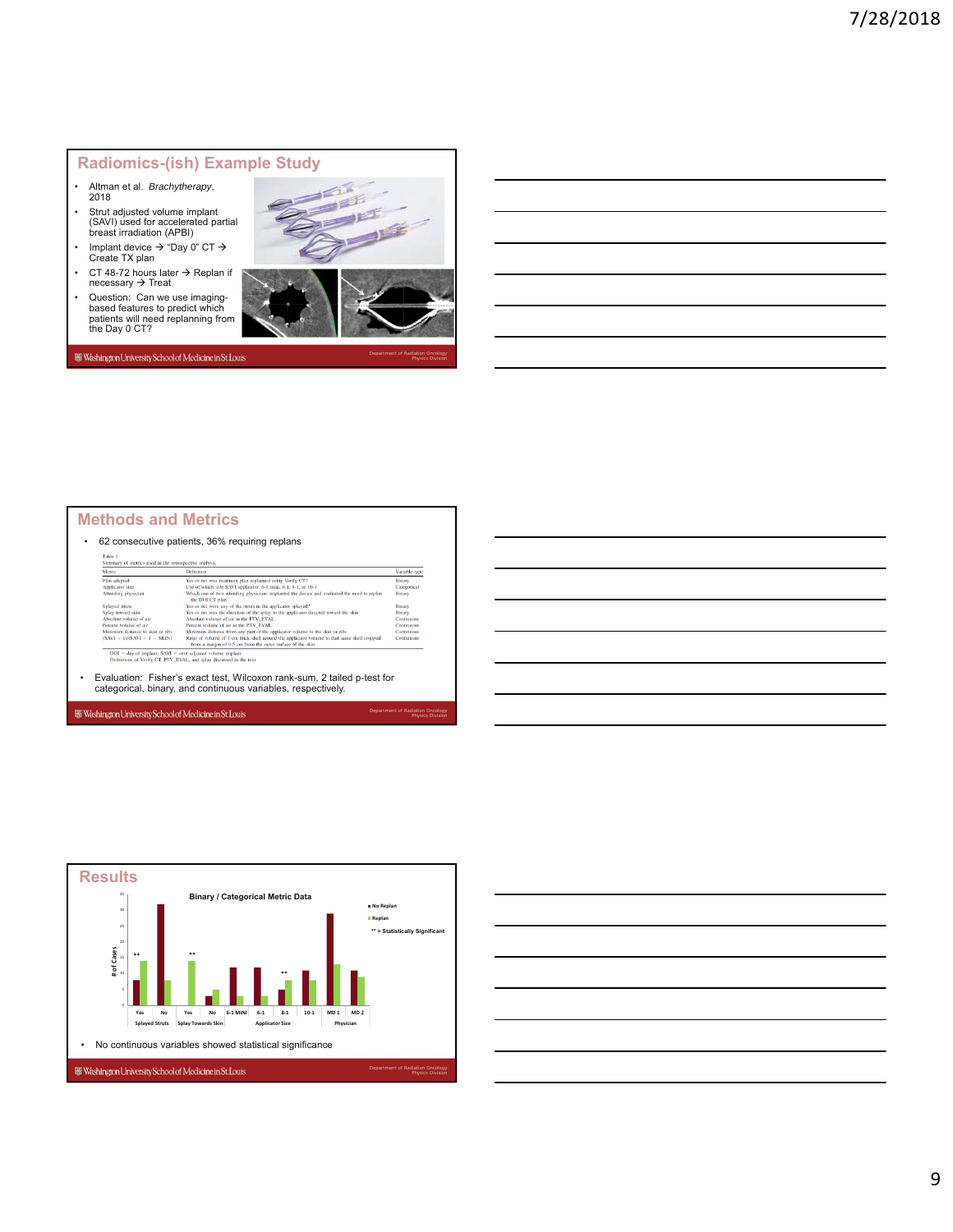## **Statistical vs. Clinical Significance**

- Splay (Towards Skin)
- Flexible struts can be pushed around by patient's anatomy
- Anatomy (and device) can shift/change over the 24 hours after implant  $\rightarrow$  altered dose distribution vs. Day 0 plan
- Statistical significance seems to correlate to a clinical result → clinically significant result →<br>change in clinical workflow
- Use of 8-1 SAVI
- Use of only 1 (out of 4) middle-sized device
- was statistically significant • Clinically intuitive reason why:  $??? \rightarrow Not$  deemed clinically significant
- Washington University School of Medicine in St. Louis



Physics Division

## **Summary**

- For "big data" type studies as in radiomics with multiple hypotheses tested simultaneously, corrections must be made to statistical significance thresholds to limit Type I errors.
- Too conservative corrections can result in a rise in Type II errors (i.e. limited power).
- Other factors such as feature selection methods, classification methods, and number of features used can also impact power.
- Clinical significance statistical significance.
- Clincal significance should be assessed case-wise using accepted methods and/or guidelines in concert with input from clinicians
- Don't go it alone statisticians are your friends!

Washington University School of Medicine in St. Louis

### **Bibliography**



- 1. Altman *et al. Brachytherapy*. 17, 2008; 40-49
- 2. Bennett CM *et al. Neuroimage,* 47, 2009; S125
- 3. Cohen J. *Psycholog Bulletin,* 112(1), 1992; 155-159
- 4. Kumar *et al.* MRI 30, 2012; 1234-1248
- 5. Parmar *et al.* Sci Rep, 5(13087), 2015
- 6. Sloan JA, Cella D, Hays RD. J Clin Epid 58(12), 2005; 1217- 1219.
- 7. Storey JD and Tibshirani R., *Proc Natl Acad Sci USA*, 100 (16), 2003; 9440-9445
- 8. Yip SSF and Aerts HJWL. Phys Med Bio. 61, 2016. R150- 166

#### Washington University School of Medicine in St. Louis

Department of Radiation Oncology Physics Division

Department of Radiation Oncology Physics Division